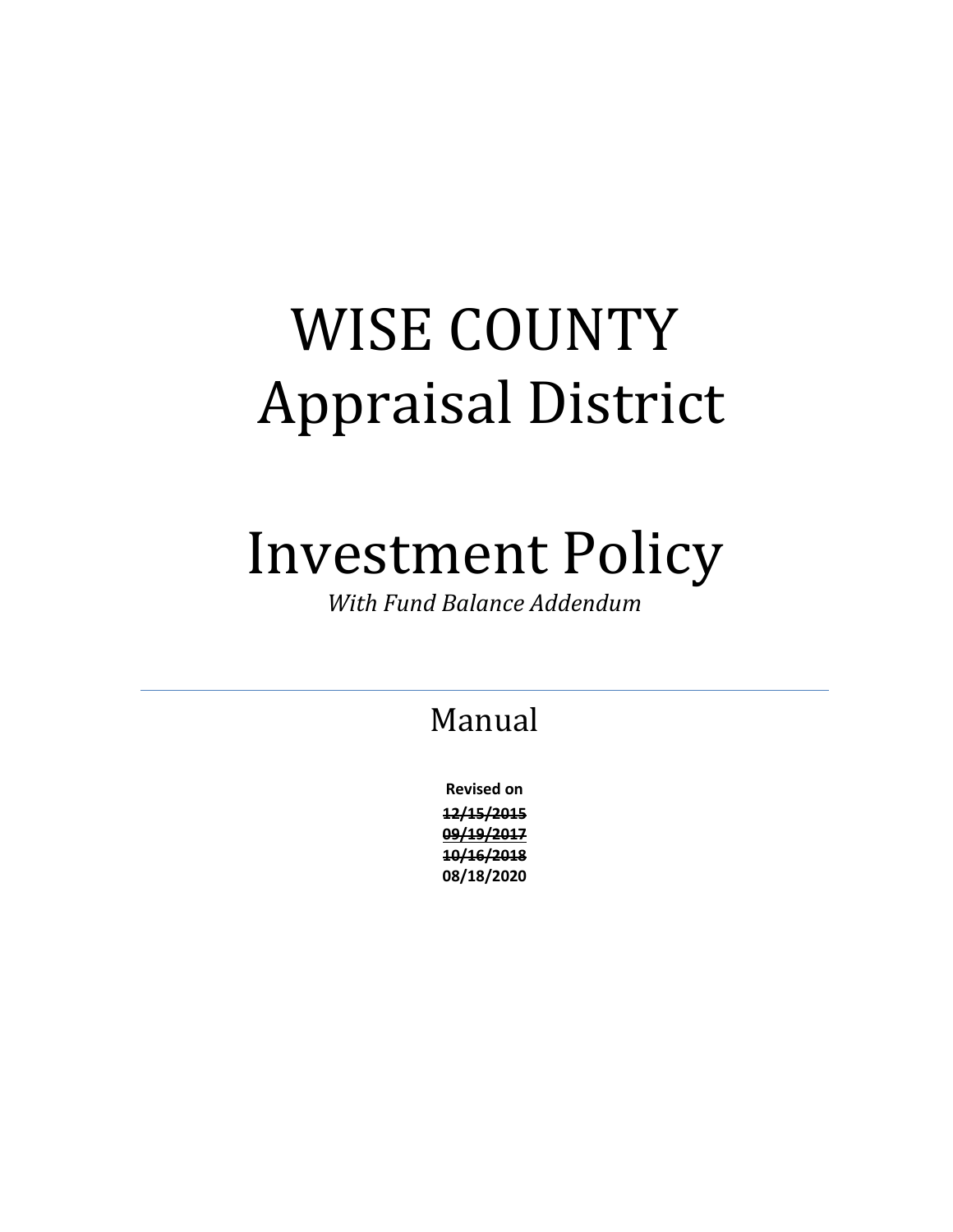## **INVESTMENT POLICY**

## **I. POLICY**

It is the policy of the Wise County Appraisal District that after allowing for the anticipated cash flow requirements of the District and giving due consideration to the safety and risk of investment, all available funds shall be invested in conformance with these legal and administrative guidelines, seeking to optimize interest earnings to the maximum extent possible.

Effective cash management is recognized as essential to good fiscal management. Investment interest is a source of revenue to District funds. The District's investment portfolio shall be designed and managed in a manner designed to maximize this revenue source, to be responsive to public trust, and to be in compliance with legal requirements and limitations.

Investments shall be made with the primary objectives of:

- **Safety** and preservation of principal
- Maintenance of sufficient **liquidity** to meet operating needs
- **Public trust** from prudent investment activities
- Optimization of **interest earnings** on the portfolio

#### **II. PURPOSE**

The purpose of this investment policy is to comply with State of Texas Chapter 2256 of the Government Code ("Public Funds Investment Act"), which requires each Entity to adopt a written investment policy regarding the investment of its funds and funds under its control. The Investment Policy addresses the methods, procedures and practices that must be exercised to ensure effective and judicious fiscal management of the District's funds.

#### **III. SCOPE**

This Investment Policy shall govern the investment of all financial assets of the District. These funds are accounted for in the District's Comprehensive Annual Financial Report (CAFR) and include:

- General Fund
- Dictated Reserve Funds
- Any new fund created by the District, unless specifically exempted from this Policy by the Board of Directors or by law.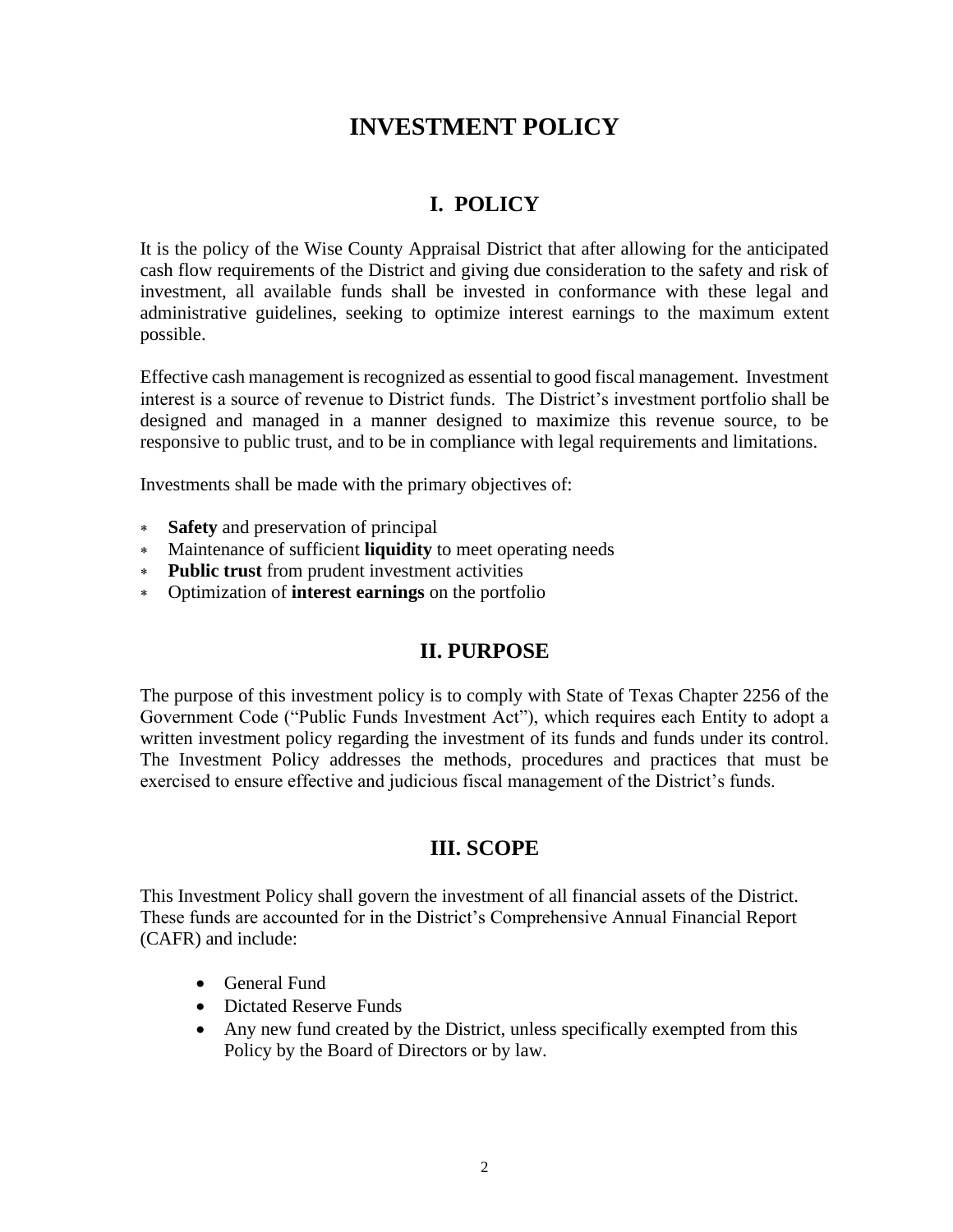*The District will consolidate cash balances from all funds to maximize investment earnings. Investment income will be allocated to the various funds based on their respective participation and in accordance with generally accepted accounting principles.*

This Investment Policy shall apply to all transactions involving the financial assets and related activity for all the foregoing funds. *However, this policy does not apply to the assets administered for the benefit of the District by outside agencies under deferred compensation programs.*

## **IV. INVESTMENT OBJECTIVES**

The District shall manage and invest its cash with four primary objectives, listed in order of priority: **safety, liquidity, public trust, and yield, expressed as optimization of interest earnings.** The safety of the principal invested always remains the primary objective. All investments shall be designed and managed in a manner responsive to the public trust and consistent with state and local law.

The District shall maintain a comprehensive cash management program, which includes collection of account receivables, vendor payments in accordance with invoice terms, and prudent investment of available cash. Cash management is defined as the process of managing monies in order to insure maximum cash availability and maximum earnings on short-term investment of idle cash.

#### **Safety [***PFIA 2256.005***(***b***)(***2***)]**

Safety of principal is the foremost objective of the investment program. Investments shall be undertaken in a manner that seeks to ensure the preservation of capital in the overall portfolio. The objective will be to mitigate credit and interest rate risk.

- ❑ Credit Risk and Concentration of Credit Risk The District will minimize credit risk, the risk of loss due to the failure of the issuer or backer of the investment, and concentration of credit risk, the risk of loss attributed to the magnitude of investment in a single issuer, by:
	- Limiting investments to the safest types of investments
	- Pre-qualifying the financial institutions and broker/dealers with which the District will do business
	- Diversifying the investment portfolio so that potential losses on individual issuers will be minimized.
- ❑ Interest Rate Risk the District will manage the risk that the interest earnings and the market value of investments in the portfolio will fall due to changes in general interest rates by limiting the maximum weighted average maturity of the investment portfolio to 365 days. The District will, in addition,:
	- Structure the investment portfolio so that investments mature to meet cash requirements for ongoing operations, thereby avoiding the need to liquidate investments prior to maturity.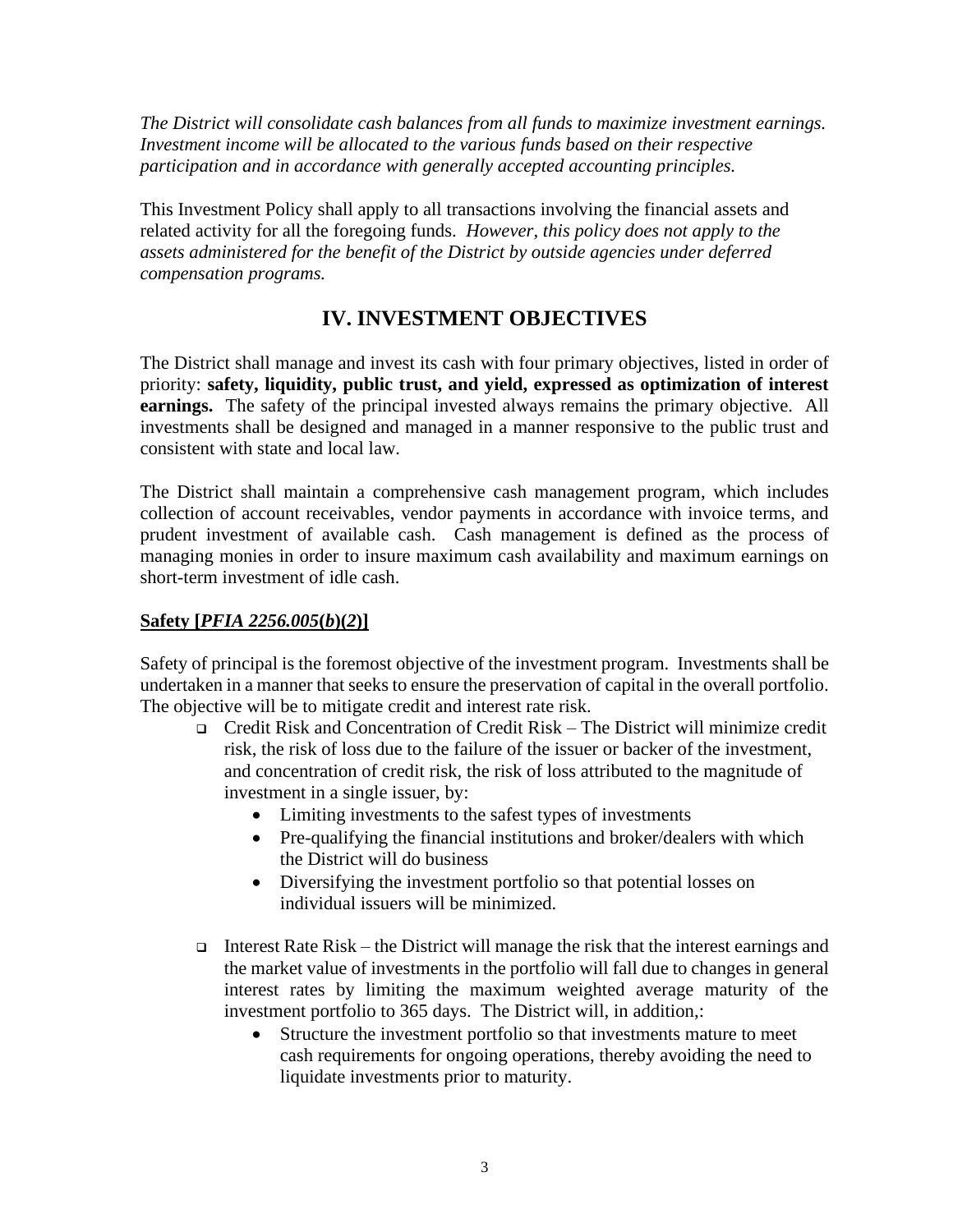- Invest operating funds primarily in certificates of deposit, shorter-term securities, money market mutual funds, or local government investment pools functioning as money market mutual funds.
- Diversify maturities and staggering purchase dates to minimize the impact of market movements over time.

#### **Liquidity [***PFIA 2256.005***(***b***)(***2***)]**

The investment portfolio shall remain sufficiently liquid to meet all operating requirements that may be reasonably anticipated. This is accomplished by structuring the portfolio so that investments mature concurrent with cash needs to meet anticipated demands. Because all possible cash demands cannot be anticipated, a portion of the portfolio will be invested in shares of money market mutual funds or local government investment pools that offer sameday liquidity. In addition, a portion of the portfolio will consist of securities with active secondary or resale markets.

#### **Public Trust**

All participants in the District's investment process shall seek to act responsibly as custodians of the public trust. Investment officers shall avoid any transaction that might impair public confidence in the District's ability to govern effectively.

#### **Yield (Optimization of Interest Earnings) [***PFIA 2256.005***(***b***)(***3***)]**

The investment portfolio shall be designed with the objective of attaining a market rate of return throughout budgetary and economic cycles, taking into account the investment risk constraints and liquidity needs. Return on investment is of secondary importance compared to the safety and liquidity objectives described above.

## **V. RESPONSIBILITY AND CONTROL**

#### **Delegation of Authority [***PFIA 2256.005***(***f***)]**

In accordance with Wise County Appraisal District and the Public Funds Investment Act, the Board designates the Chief Appraiser as the District's Investment Officer. An investment advisory committee will assist the Investment Officer, consisting of two select members of the Board of Directors. Selection of the two members is by majority vote of the Board of Directors. An Investment Officer is authorized to execute investment transactions on behalf of the District. No person may engage in an investment transaction or the management of District funds except as provided under the terms of this Investment Policy as approved by the Board. The investment authority granted to the investing officer is effective until rescinded by the Board.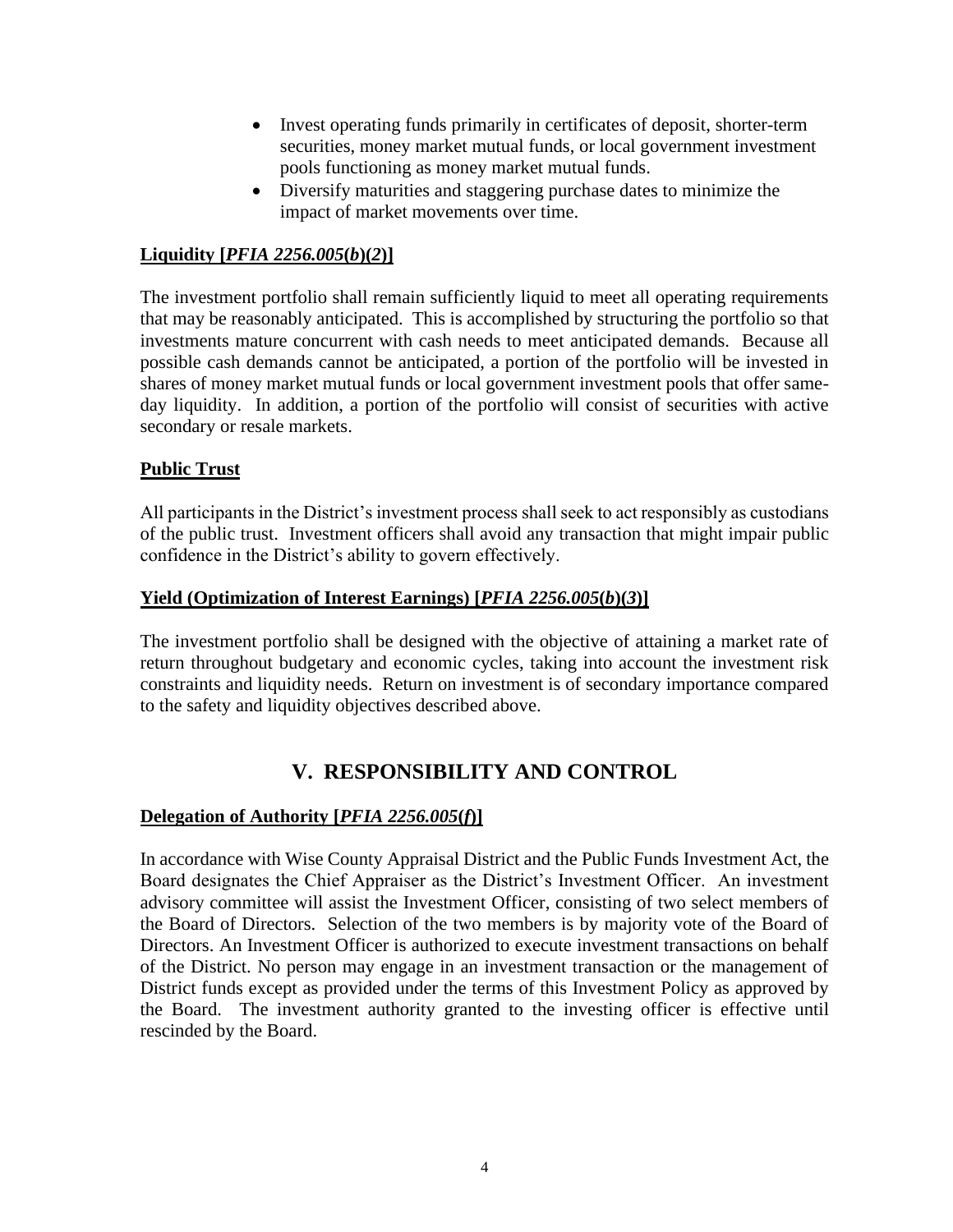#### **Quality and Capability of Investment Management [***PFIA 2256.005(b***)(***3***)]**

The District shall provide periodic training in investments for the designated investment officer and other investment personnel through courses and seminars offered by professional organizations, associations, and other independent sources in order to insure the quality and capability of investment management in compliance with the Public Funds Investment Act.

#### **Training Requirement (***PFIA 2256.008* **–** *Local Governments***)**

In accordance with Wise County Appraisal District and the Public Funds Investment Act, designated Investment Officer shall attend an investment training session no less often than once every two years commencing September 1, 2006 and shall receive not less than 10 hours of instruction relating to investment responsibilities. A newly appointed Investment Officer must attend a training session of at least 10 hours of instruction within twelve months of the date the officer took office or assumed the officer's duties. The investment training session shall be provided by an independent source approved by the investment advisory committee. For purposes of this policy, an "independent source" from which investment training shall be obtained shall include a professional organization, an institution of higher education or any other sponsor other than a business organization with whom the District may engage in an investment transaction.

#### **Internal Controls (***Best Practice***)**

The Chief Appraiser is responsible for establishing and maintaining an internal control structure designed to ensure that the assets of the district are protected from loss, theft, or misuse. The internal control structure shall be designed to provide reasonable assurance that these objectives are met. The concept of reasonable assurance recognizes that (1) the cost of a control should not exceed the benefits likely to be derived; and (2) the valuation of costs and benefits requires estimates and judgments by management.

Accordingly, the Chief Appraiser shall establish a process for annual independent review by an external auditor to assure compliance with policies and procedures. The internal controls shall address the following points.

- Control of collusion.
- Separation of transactions authority from accounting and record keeping.
- Custodial safekeeping.
- Avoidance of physical delivery securities.
- Clear delegation of authority to subordinate staff members.
- Written confirmation for telephone (voice) transactions for investments and wire transfers.
- Development of a wire transfer agreement with the depository bank or third party custodian.

#### **Prudence (***PFIA 2256.006***)**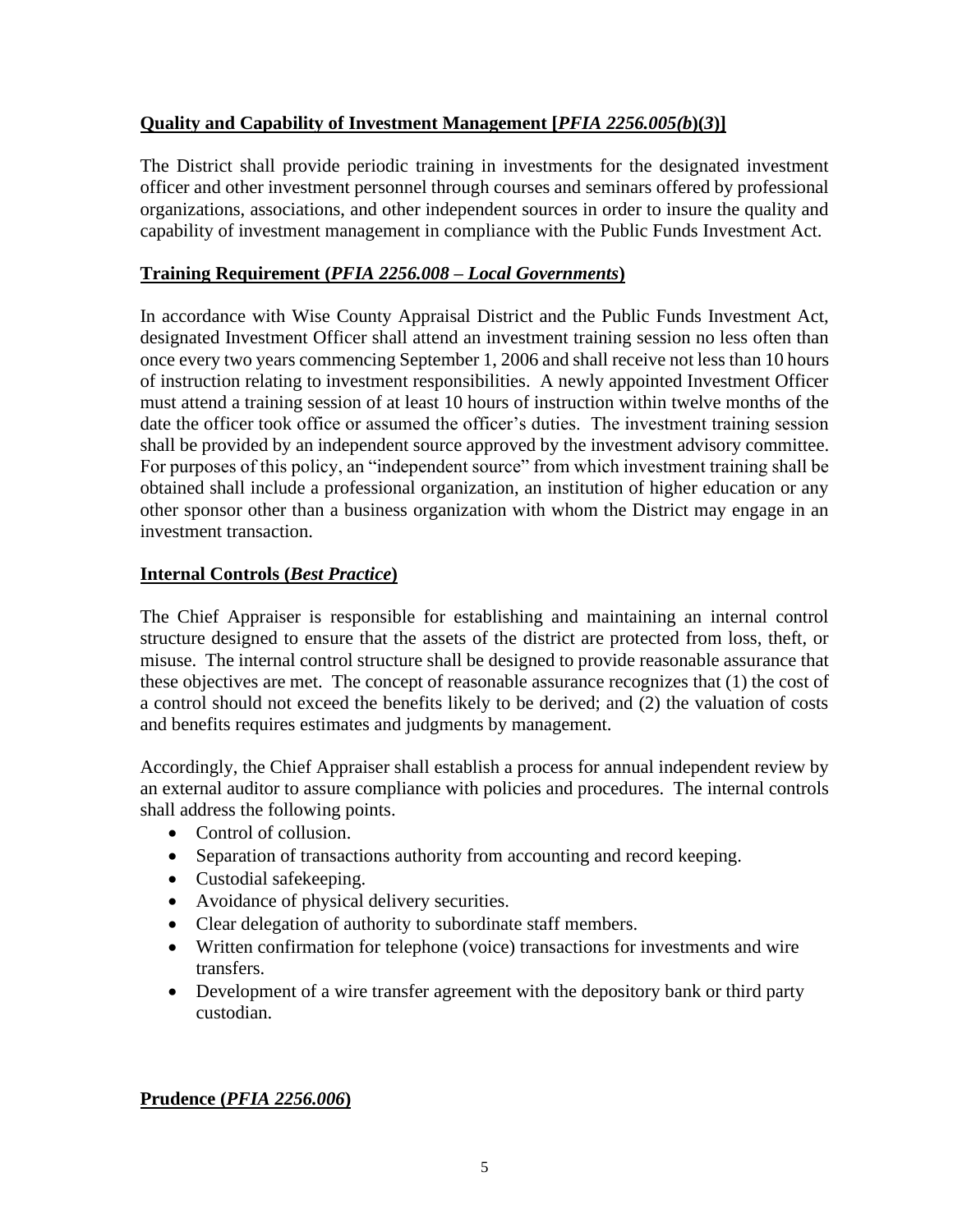The standard of prudence to be applied by the Investment Officer shall be the "prudent investor" rule. This rule states that "Investments shall be made with judgment and care, under circumstances then prevailing, which persons of prudence, discretion and intelligence exercise in the management of their own affairs, not for speculation, but for investment, considering the probable safety of their capital as well as the probable income to be derived." In determining whether an Investment Officer has exercised prudence with respect to an investment decision, the determination shall be made taking into consideration:

- The investment of all funds, or funds under the District's control, over which the officer had responsibility rather than a consideration as to the prudence of a single investment.
- Whether the investment decision was consistent with the written approved investment policy of the District.

#### **Indemnification (***Best Practice***)**

The Investment Officer, acting in accordance with written procedures and exercising due diligence, shall not be held personally responsible for a specific investment's credit risk or market price changes, provided that these deviations are reported immediately and the appropriate action is taken to control adverse developments.

#### Ethics and Conflicts of Interest [*PFIA 2256.005*(*i*)] and

Officers and employees involved in the investment process shall refrain from personal business activity that would conflict with the proper execution and management of the investment program, or that would impair their ability to make impartial decisions. Employees and Investment Officers shall disclose any material interests in financial institutions with which they conduct business. They shall further disclose any personal financial/investment positions that could be related to the performance of the investment portfolio. Employees and officers shall refrain from undertaking personal investment transactions with the same individual with which business is conducted on behalf of the District.

An Investment Officer of the District who has a personal business relationship with an organization seeking to sell an investment to the District shall file a statement disclosing that personal business interest. An Investment Officer who is related within the second degree by affinity or consanguinity to an individual seeking to sell an investment to the District shall file a statement disclosing that relationship. A statement required under this subsection must be filed with the Texas Ethics Commission and the Board of Directors.

#### **VI. SUITABLE AND AUTHORIZED INVESTMENTS**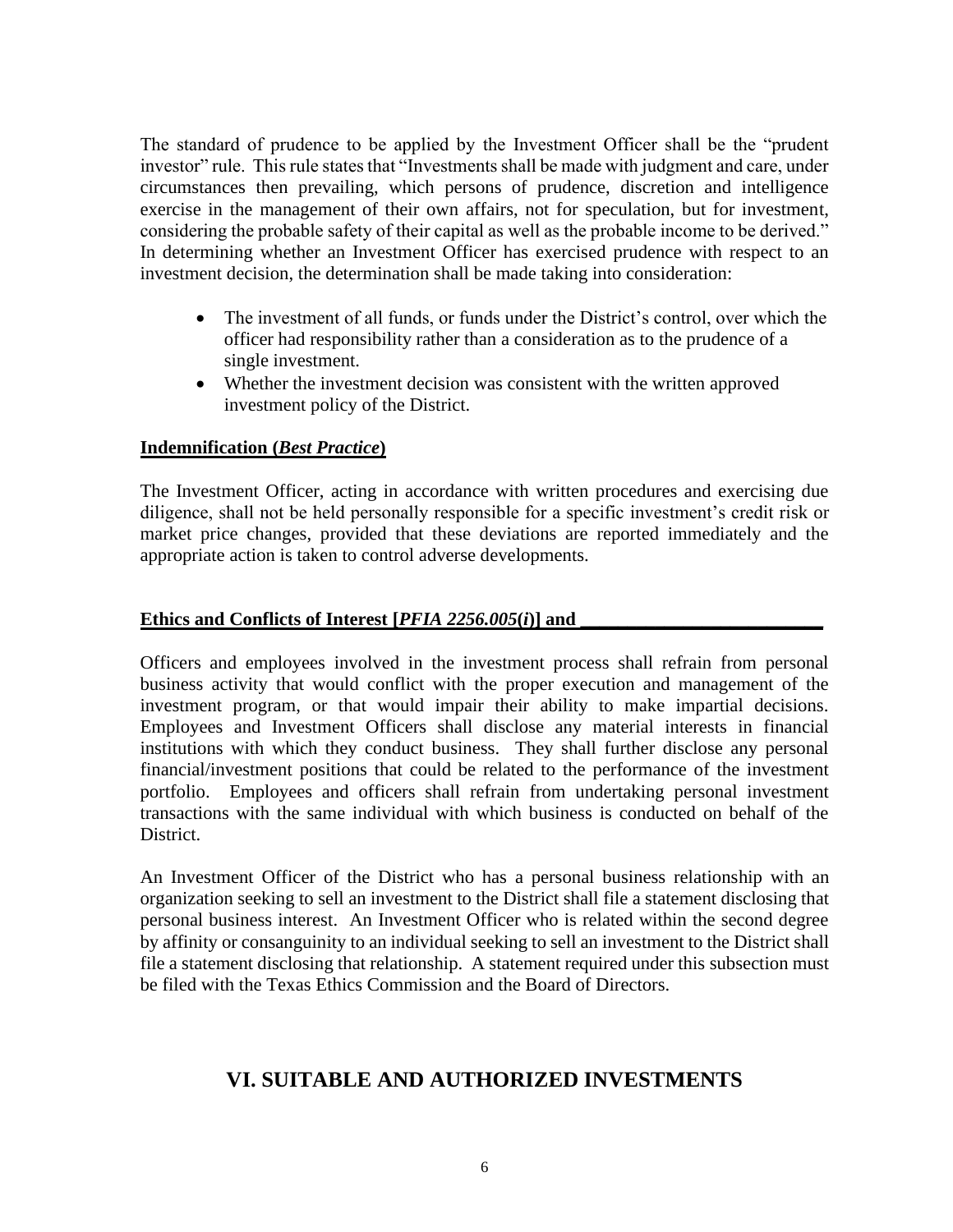#### **Portfolio Management**

The District currently has a "buy and hold" portfolio strategy. Maturity dates are matched with cash flow requirements and investments are purchased with the intent to be held until maturity. However, investments may be liquidated prior to maturity for the following reasons:

- An investment with declining credit may be liquidated early to minimize loss of principal.
- Cash flow needs of the District require that the investment be liquidated.

#### **Investments [***PFIA 2256.005***(***b***)(***4***)(***A***)]**

District funds governed by this policy may be invested in the instruments described below, all of which are authorized by Chapter 2256 of the Government Code (Public Funds Investment Act). *Investment of District funds in any instrument or security not authorized for investment under the Act is prohibited*. The District will not be required to liquidate an investment that becomes unauthorized subsequent to its purchase.

#### I. **Authorized**

- 1. Obligations of the United States of America, its agencies and instrumentalities.
- 2. Certificates of Deposit issued by a depository institution that has its main office or a branch office in Texas. The certificate of deposit must be guaranteed or insured by the Federal Deposit Insurance Corporation or its successor or the National Credit Union Share Insurance Fund or its successor and secured by obligations in a manner and amount as provided by law. *In addition, certificates of deposit obtained through a depository institution that has its main office or a branch office in Texas and that contractually agrees to place the funds in federally insured depository institutions in accordance with the conditions prescribed in Section 2256.010(b) of the Public Funds Investment Act are authorized investments. (optional)*
- *3. Fully collateralized direct repurchase agreements with a defined termination date secured by obligations of the United States or its agencies and instrumentalities. These shall be pledged to the District, held in the District's name, and deposited at the time the investment is made with the District or with a third party selected and approved by the District. Repurchase agreements must be purchased through a primary government securities dealer, as defined by the Federal Reserve, or a financial institution doing business in Texas. A Master Repurchase Agreement must be signed by the bank/dealer prior to investment in a repurchase agreement. All repurchase agreement transactions will be on a delivery vs. payment basis. Securities received for repurchase agreements must have a market value greater than or equal to 102 percent at the time funds are disbursed.* (Sweep Accounts and/or Bond Proceeds)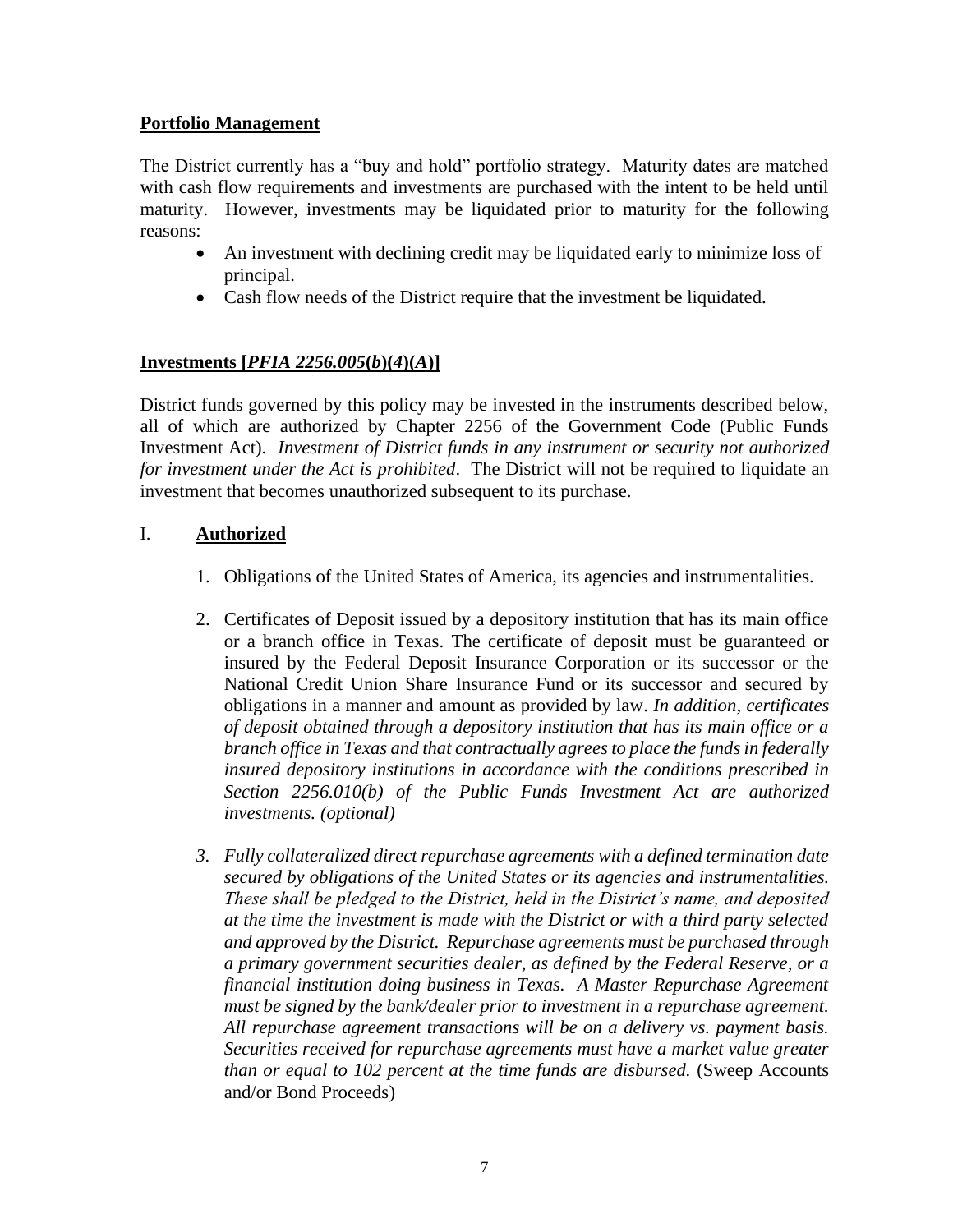- 4. Money Market Mutual funds that: 1) are registered and regulated by the Securities and Exchange Commission, 2) have a dollar weighted average stated maturity of 90 days or less, 3) seek to maintain a net asset value of \$1.00 per share, and *4) are rated AAA by at least one nationally recognized rating service.*
- 5. Local government investment pools, which 1) meet the requirements of Chapter 2256.016 of the Public Funds Investment Act, 2) are rated no lower than AAA or an equivalent rating by at least one nationally recognized rating service, and 3) are authorized by resolution or ordinance by the Board. *In addition, a local government investment pool created to function as a money market mutual fund must mark its portfolio to the market daily and, to the extent reasonably possible, stabilize at \$1.00 net asset value.*

All prudent measures will be taken to liquidate an investment that is downgraded to less than the required minimum rating. (*PFIA 2256.021*)

#### II. **Not Authorized [***PFIA 2256.009***(***b***)(***1-4***)]**

Investments including interest-only or principal-only strips of obligations with underlying mortgage-backed security collateral, collateralized mortgage obligations with an inverse floating interest rate or a maturity date of over 2 years are strictly prohibited.

#### **VII. INVESTMENT PARAMETERS**

#### **Maximum Maturities [***PFIA 2256.005***(***b***)(***4***)(***B***)]**

The longer the maturity of investments, the greater their price volatility. Therefore, it is the District's policy to concentrate its investment portfolio in shorter-term securities in order to limit principal risk caused by changes in interest rates.

The District attempts to match its investments with anticipated cash flow requirements. The District will not directly invest in securities maturing more than two  $(2)$  years from the date of purchase; however, the above described obligations, certificates, or agreements may be collateralized using longer dated investments.

Because no secondary market exists for repurchase agreements, the maximum maturity shall be 120 days except in the case of a flexible repurchase agreement for bond proceeds. The maximum maturity for such an investment shall be determined in accordance with project cash flow projections and the requirements of the governing bond ordinance.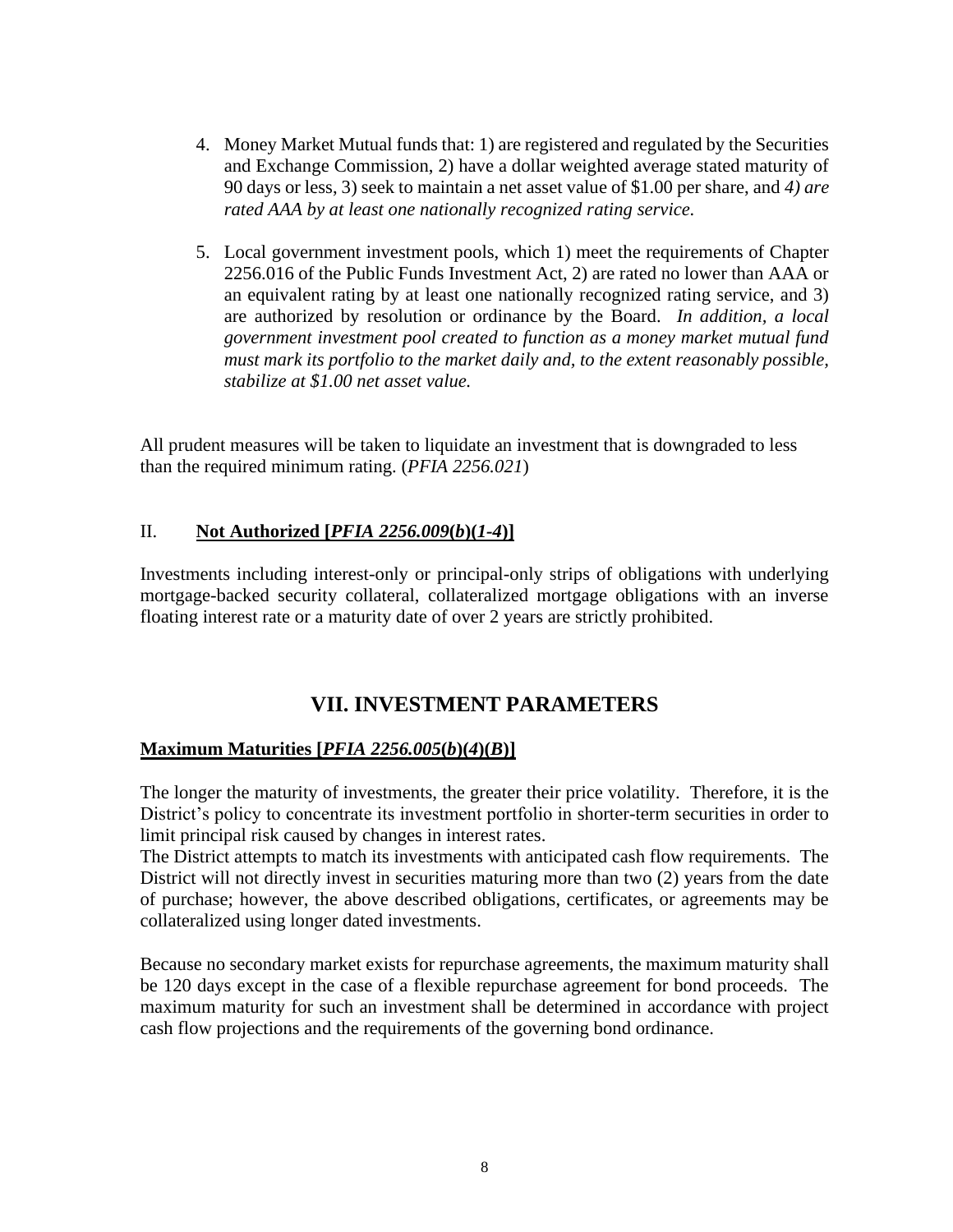*The composite portfolio will have a weighted average mat*urity of 365 days or less. *This dollar-weighted average maturity will be calculated using the stated final maturity dates of each security. [PFIA 2256.005(b)(4)(C)]*

#### **Diversification [***PFIA 2256.005***(***b***)(***3***)]**

The District recognizes that investment risks can result from issuer defaults, market price changes or various technical complications leading to temporary illiquidity. Risk is managed through portfolio diversification that shall be achieved by the following general guidelines:

- Limiting investments to avoid over concentration in investments from a specific issuer or business sector (excluding U.S. Treasury securities and certificates of deposit that are fully insured and collateralized in accordance with state and federal law),
- Limiting investment in investments that have higher credit risks (example: commercial paper),
- Investing in investments with varying maturities, and
- Continuously investing a portion of the portfolio in readily available funds such as local government investment pools (LGIPs), money market funds or overnight repurchase agreements to ensure that appropriate liquidity is maintained in order to meet ongoing obligations.

The following maximum limits, by instrument, are established for the District's total portfolio:

|  | 85%  |
|--|------|
|  | 100% |
|  | 20%  |
|  | .50% |
|  | 50%  |

\*Excluding flexible repurchase agreements for bond proceeds investments

## **VIII. SELECTION OF BANKS AND DEALERS**

#### **Depository (***Sec. 6.09, Texas Property Tax Code***)**

(a) The appraisal district depository must be a banking corporation incorporated under the laws of this state or the United States or a savings and loan association in this state whose deposits are insured by the Federal Savings and Loan Insurance Corporation.

(b) The appraisal district board of directors shall designate as the district depository the financial institution or institutions that offer the most favorable terms and conditions for the handling of the district's funds.

(c) The board shall solicit bids to be designated as depository for the district. The depository when designated shall serve for a term of two years and until its successor is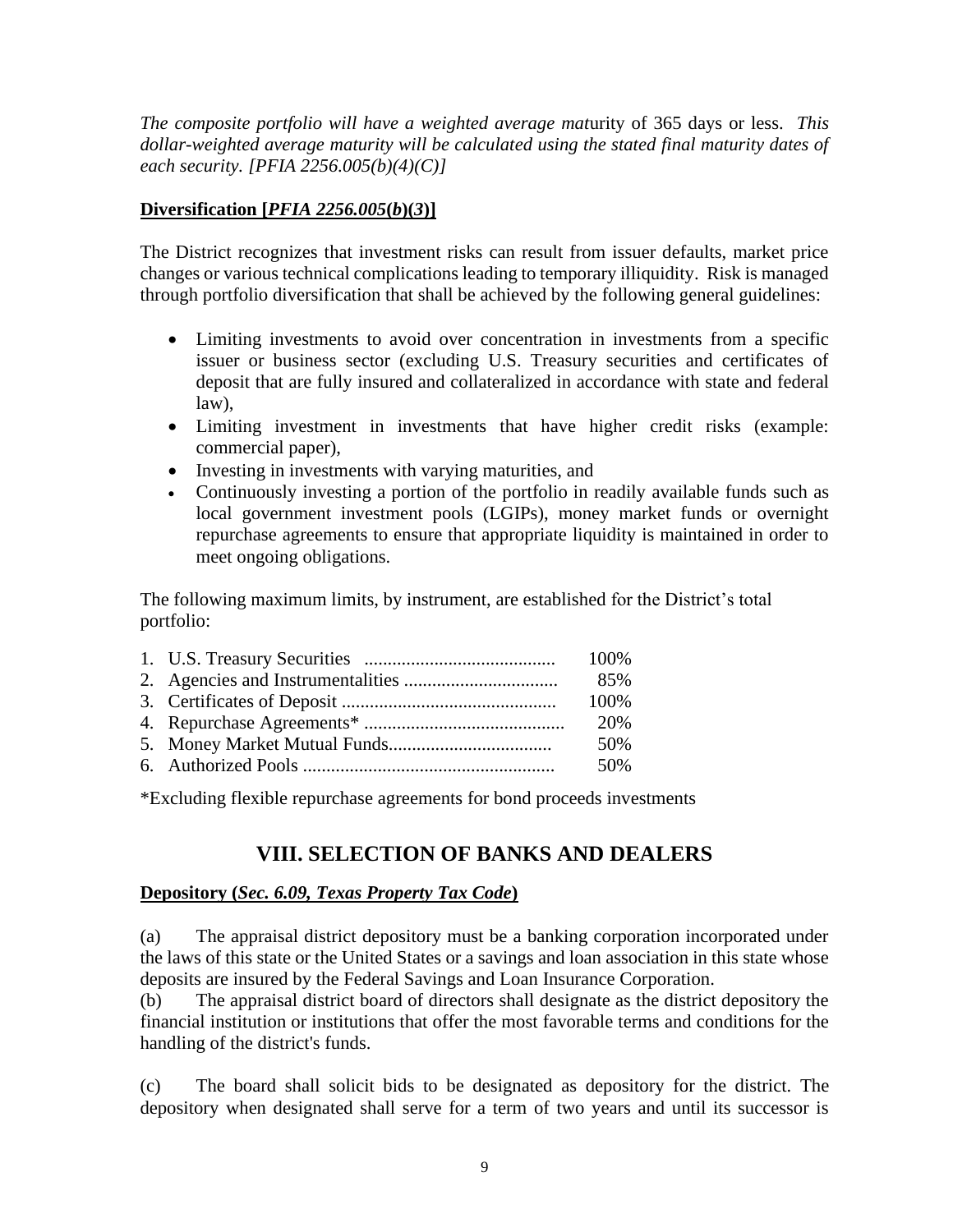designated and has qualified. The board and the depository may agree to extend a depository contract for one additional two-year period.

(d) To the extent that funds in the depository are not insured by the Federal Deposit Insurance Corporation or the Federal Savings and Loan Insurance Corporation, they shall be secured in the manner provided by law for the security of funds of counties.

At least every 4 years a Depository shall be selected through the District's banking services procurement process, which shall include a formal request for proposal (RFP). The selection of a depository will be determined by competitive bid and evaluation of bids will be based on the following selection criteria:

- The ability to qualify as a depository for public funds in accordance with state law.
- The ability to provide requested information or financial statements for the periods specified.
- The ability to meet all requirements in the banking RFP.
- Complete response to all required items on the bid form
- Lowest net banking service cost, consistent with the ability to provide an appropriate level of service.
- The credit worthiness and financial stability of the bank.

#### **Authorized Brokers/Dealers (***PFIA 2256.025***)**

The Districts Investment Advisory Committee shall, at least annually, review, revise, and adopt a list of qualified broker/dealers and financial institutions authorized to engage in securities transactions with the District. (*Note: a designated investment committee may adopt and annually review the list of qualified broker/dealers*.) Those firms that request to become qualified bidders for securities transactions will be required to provide a completed broker/dealer questionnaire that provides information regarding creditworthiness, experience and reputation and 2) a certification stating the firm has received, read and understood the District's investment policy and agree to comply with the policy. Authorized firms may include primary dealers or regional dealers that qualify under Securities  $\&$  Exchange Commission Rule 15C3-1 (Uniform Net Capital Rule), and qualified depositories. All investment providers, including financial institutions, banks, money market mutual funds, and local government investment pools, must sign a certification acknowledging that the organization has received and reviewed the District's investment policy and that reasonable procedures and controls have been implemented to preclude investment transactions that are not authorized by the District's policy. [*PFIA 2256.005*(*k-l*)]

#### **Competitive Bids (***Best Practice***)**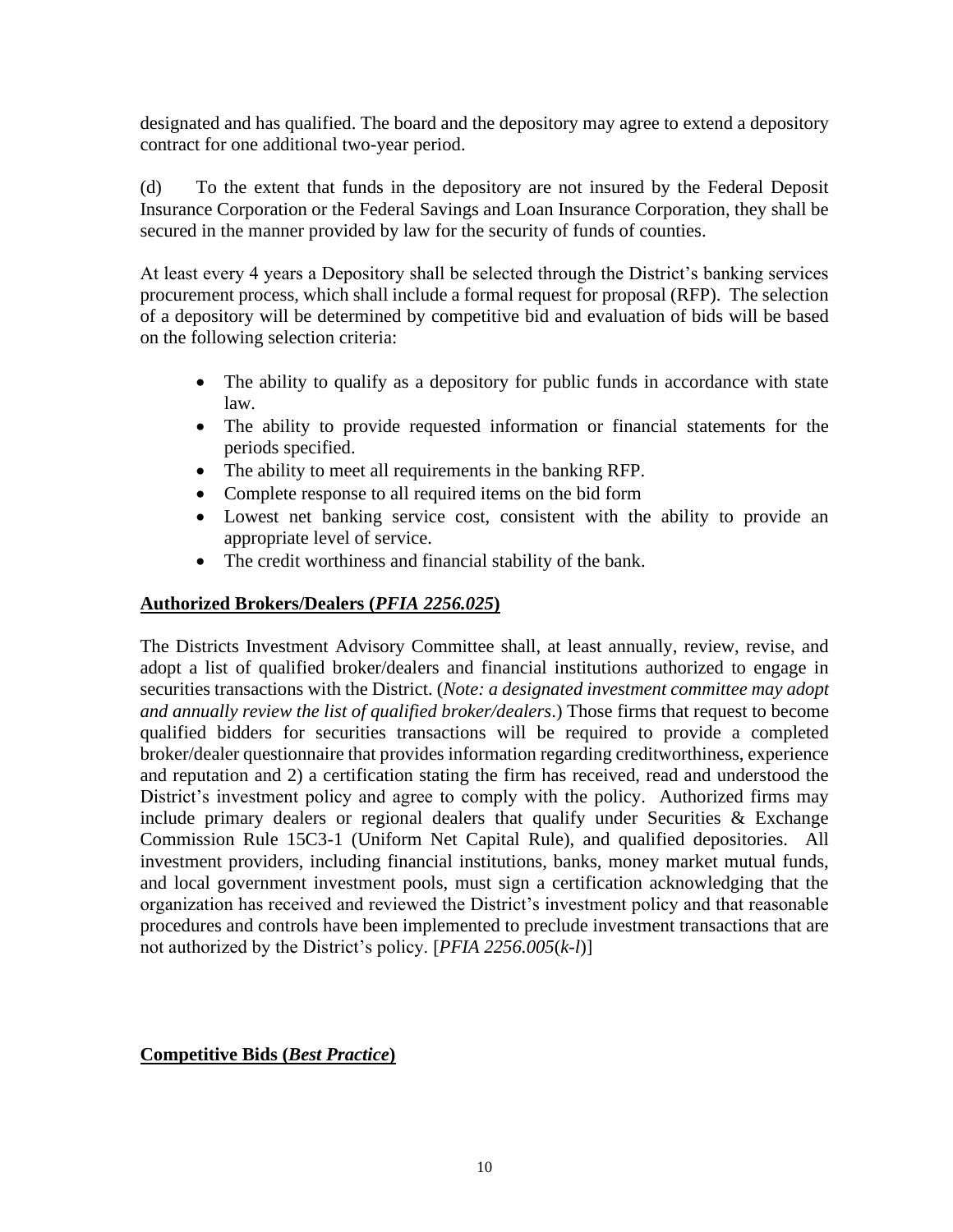It is the policy of the District to require competitive bidding for all individual security purchases and sales except for: a) transactions with money market mutual funds and local government investment pools and b) treasury and agency securities purchased at issue through an approved broker/dealer or financial institution. The Chief Financial Officer shall develop and maintain procedures for ensuring a competition in the investment of the District's funds.

#### **Delivery vs. Payment [***PFIA 2256.005***(***b***)(***4***)(***E***)]**

Securities shall be purchased using the **delivery vs. payment** method with the exception of investment pools and mutual funds. Funds will be released after notification that the purchased security has been received.

## **IX. CUSTODIAL CREDIT RISK MANAGEMENT**

#### **Safekeeping and Custodial Agreements**

The District shall contract with a bank or banks for the safekeeping of securities either owned by the District as part of its investment portfolio or held as collateral to secure demand or time deposits. Securities owned by the District shall be held in the District's name as evidenced by safekeeping receipts of the institution holding the securities.

Collateral for deposits will be held by a third party custodian agreed upon by the District and pledged to the District as evidenced by safekeeping receipts of the institution with which the collateral is deposited. Original safekeeping receipts shall be obtained. Collateral may be held by the depository bank's trust department, a Federal Reserve bank or branch of a Federal Reserve bank, a Federal Home Loan Bank, or a third party bank approved by the District.

#### **Collateral Policy (***PFCA 2257.023***)**

Consistent with the requirements of the Public Funds Collateral Act, it is the policy of the District to require full collateralization of all District funds on deposit with a depository bank, other than investments. In order to anticipate market changes and provide a level of security for all funds, the collateralization level will be 102% of market value of principal and accrued interest on the deposits or investments less an amount insured by the FDIC. At its discretion, the District may require a higher level of collateralization for certain investment securities. Securities pledged as collateral shall be held by an independent third party with whom the District has a current custodial agreement. The Chief Financial Officer is responsible for entering into collateralization agreements with third party custodians in compliance with this Policy. The agreements are to specify the acceptable investment securities for collateral, including provisions relating to possession of the collateral, the substitution or release of investment securities, ownership of securities, and the method of valuation of securities. A clearly marked evidence of ownership (safekeeping receipt) must be supplied to the District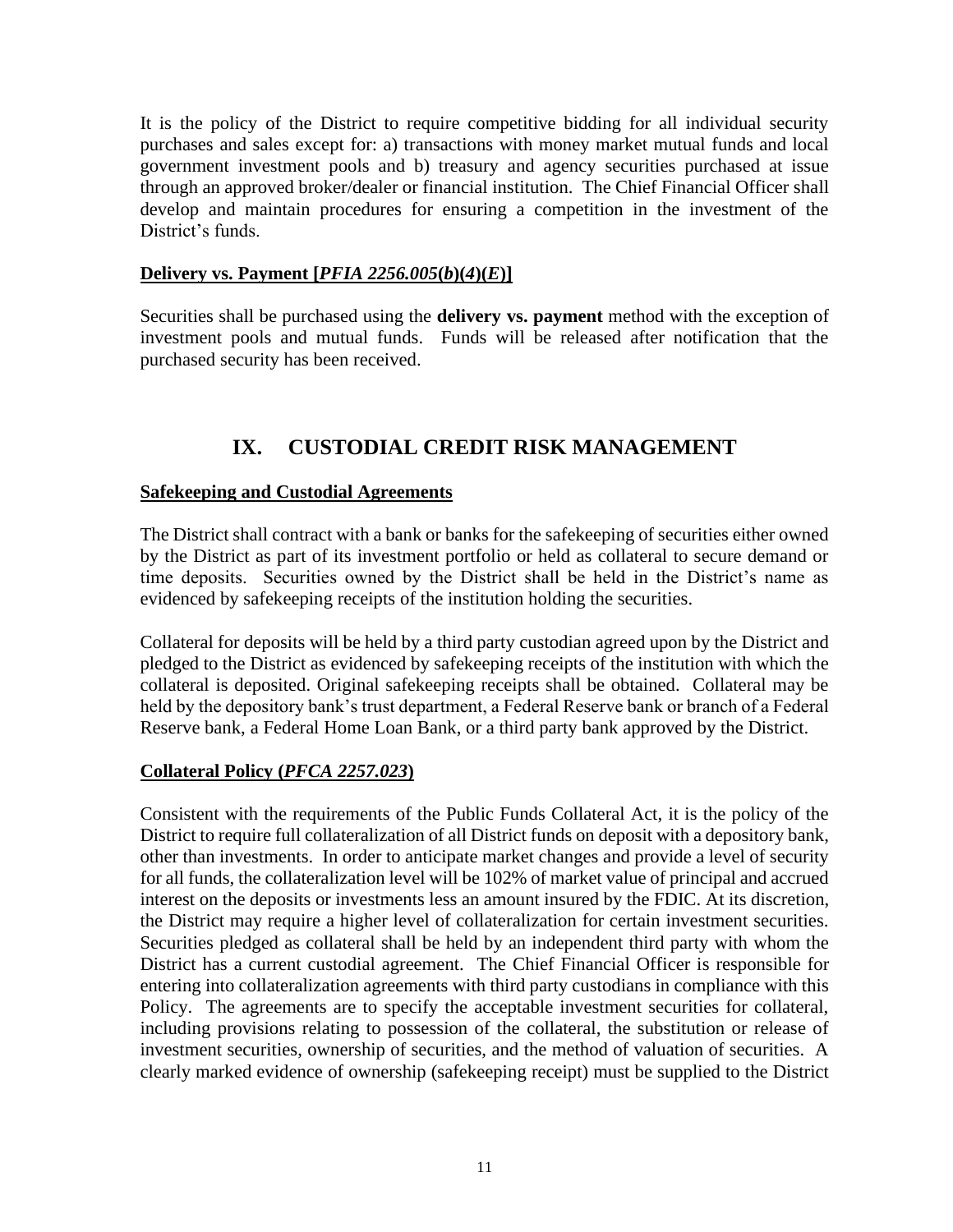and retained. Collateral shall be reviewed at least monthly to assure that the market value of the pledged securities is adequate.

#### **Collateral Defined**

The District shall accept only the following types of collateral:

- Obligations of the United States or its agencies and instrumentalities
- Direct obligations of the state of Texas or its agencies and instrumentalities
- Collateralized mortgage obligations directly issued by a federal agency or instrumentality of the United States, the underlying security for which is guaranteed by an agency or instrumentality of the United States
- Obligations of states, agencies, counties, cities, and other political subdivisions of any state rated as to investment quality by a nationally recognized rating firm not less than A or its equivalent with a remaining maturity of ten (10) years or less
- A surety bond issued by an insurance company rated as to investment quality by a nationally recognized rating firm not less than A
- A letter of credit issued to the District by the Federal Home Loan Bank

#### **Subject to Audit**

All collateral shall be subject to inspection and audit by the Chief Appraiser or the District's independent auditors.

## **X. PERFORMANCE**

#### **Performance Standards**

The District's investment portfolio will be managed in accordance with the parameters specified within this policy. The portfolio shall be designed with the objective of obtaining a rate of return through budgetary and economic cycles, commensurate with the investment risk constraints and the cash flow requirements of the District.

#### **Performance Benchmark (***Best Practice***)**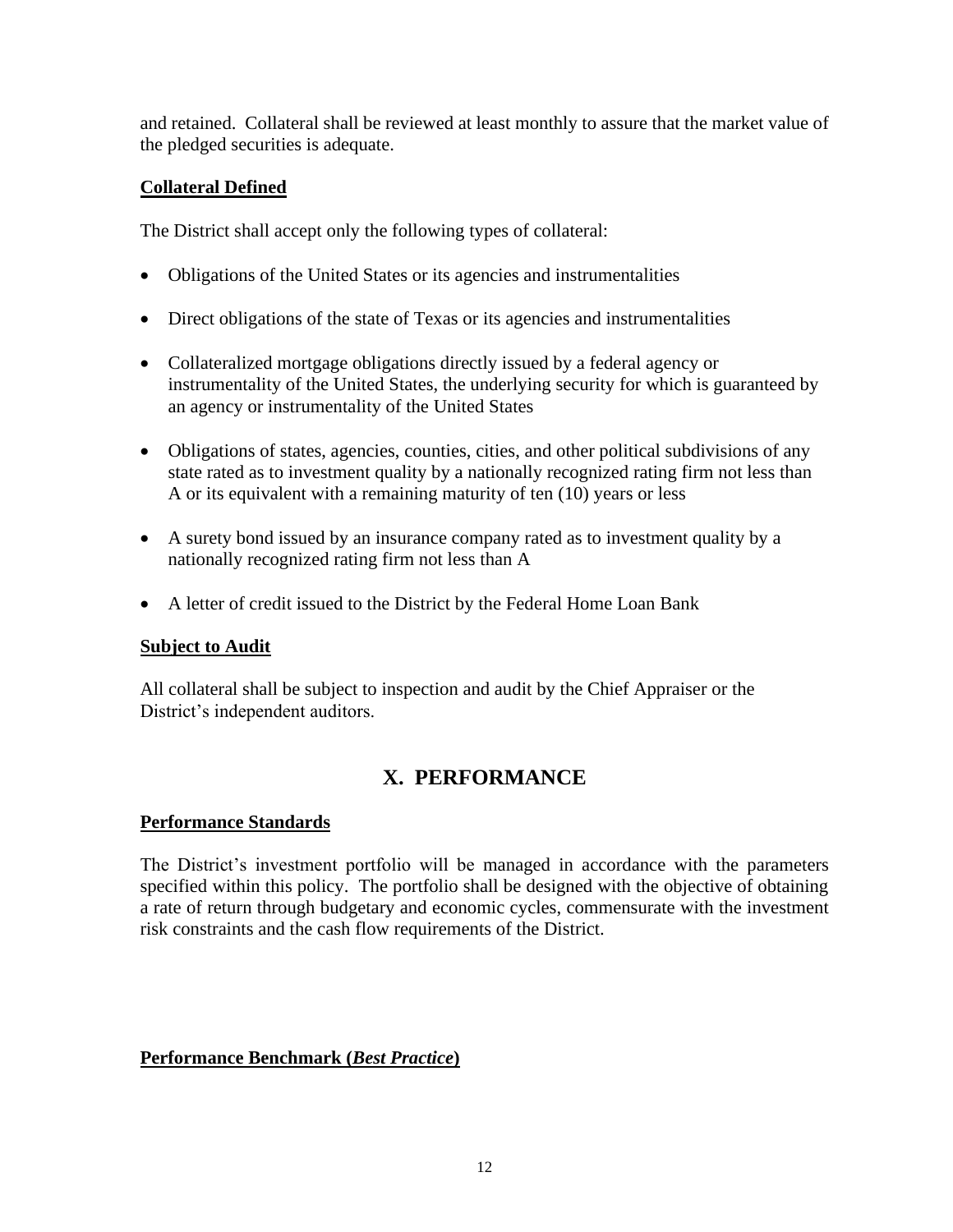It is the policy of the District to purchase investments with maturity dates coinciding with cash flow needs. Through this strategy, the District shall seek to optimize interest earnings utilizing allowable investments available on the market at that time. Market value will be calculated on a quarterly basis on all securities owned and compared to current book value. The District's portfolio shall be designed with the objective of regularly meeting or exceeding the average rate of return on U.S. Treasury Bills at a maturity level comparable to the District's weighted average maturity in days.

### **XI. REPORTING (***PFIA 2256.023***)**

#### **Methods**

The Investment Officer shall prepare an investment report on a quarterly basis that summarizes investment strategies employed in the most recent quarter and describes the portfolio in terms of investment securities, maturities, and shall explain the total investment return for the quarter.

The quarterly investment report shall include a summary statement of investment activity prepared in compliance with generally accepted accounting principals. This summary will be prepared in a manner that will allow the District to ascertain whether investment activities during the reporting period have conformed to the Investment Policy. The report will be provided to the Board. The report will include the following:

- A listing of individual securities held at the end of the reporting period.
- Unrealized gains or losses resulting from appreciation or depreciation by listing the beginning and ending book and market value of securities for the period.
- Additions and changes to the market value during the period.
- Average weighted yield to maturity of portfolio as compared to applicable benchmark.
- Listing of investments by maturity date.
- Fully accrued interest for the reporting period
- The percentage of the total portfolio that each type of investment represents.
- Statement of compliance of the District's investment portfolio with state law and the investment strategy and policy approved by the Board.

An independent auditor will perform a formal annual review of the quarterly reports with the results reported to the governing body [*PFIA 2256.023*(*d*)].

#### **Monitoring Market Value [***PFIA 2256.005***(***b***)(***4***)(***D***)]**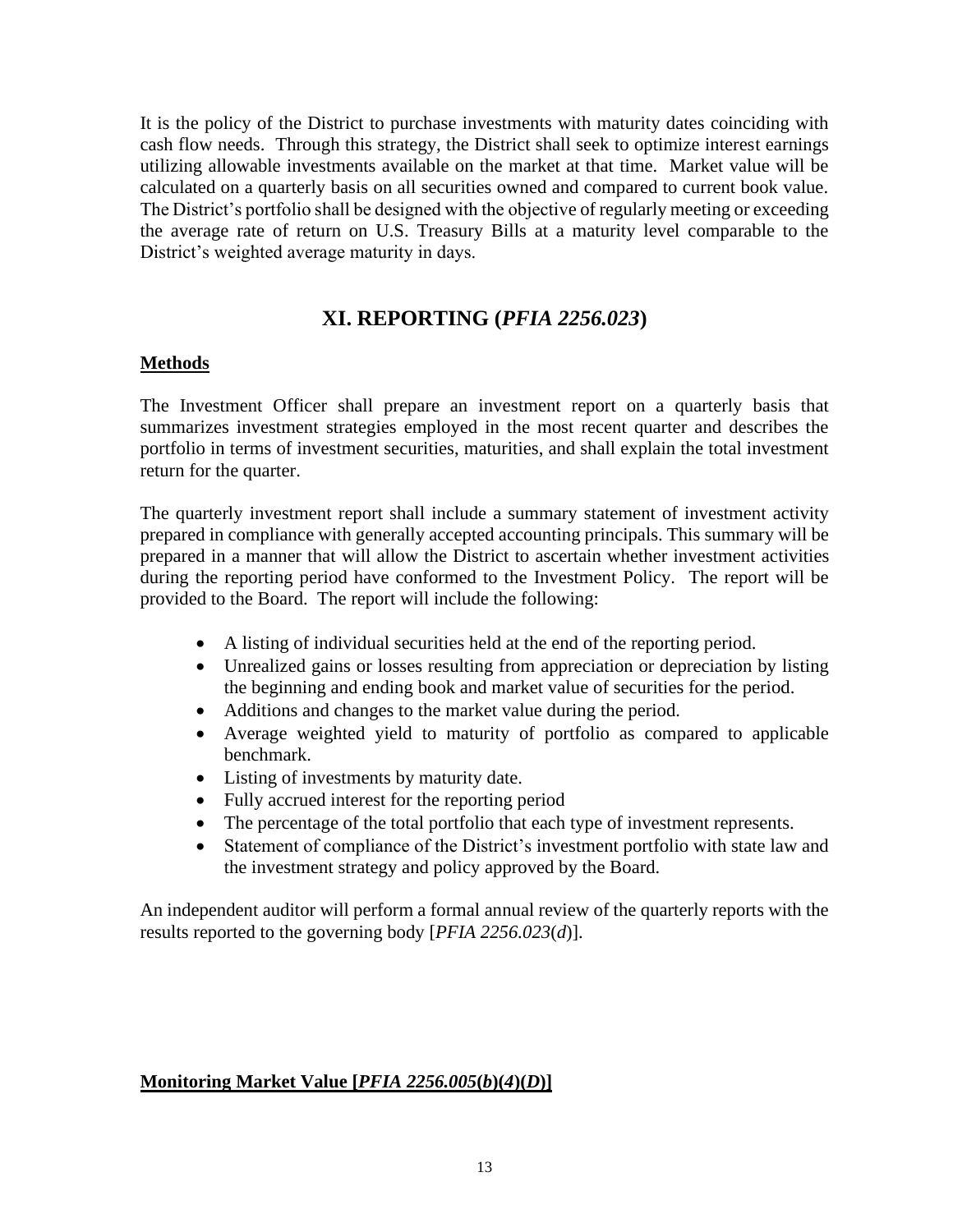Market value of all securities in the portfolio will be determined on a quarterly basis. These values will be obtained from a reputable and independent source and disclosed to the governing body quarterly in a written report.

#### **XII. PROCEDURE REQUIREMENT**

The District's Investment Officer shall monitor, on no less than a monthly basis, the credit rating on all authorized investments in the portfolio based upon independent information from a nationally recognized rating agency. If any security falls below the minimum rating required by this Policy, the Investment Officer shall notify the Board of Directors of the loss of rating, conditions affecting the rating and possible loss of principal with liquidation options available, within a 3 days after the loss of the required rating. The Board of Directors shall immediately solicit bids for and sell the securities, if possible, and attempt to minimize the loss of principal.

#### **XIII. INVESTMENT POLICY ADOPTION [***PFIA 2256.005***(***e***)]**

The District's investment policy shall be adopted by resolution of the Board. It is the District's intent to comply with state laws and regulations. The District's investment policy shall be subject to revisions consistent with changing laws, regulations, and needs of the District. The Board shall adopt a resolution stating that it has reviewed the policy and investment strategies annually, approving any changes or modifications.

#### **Addendum**